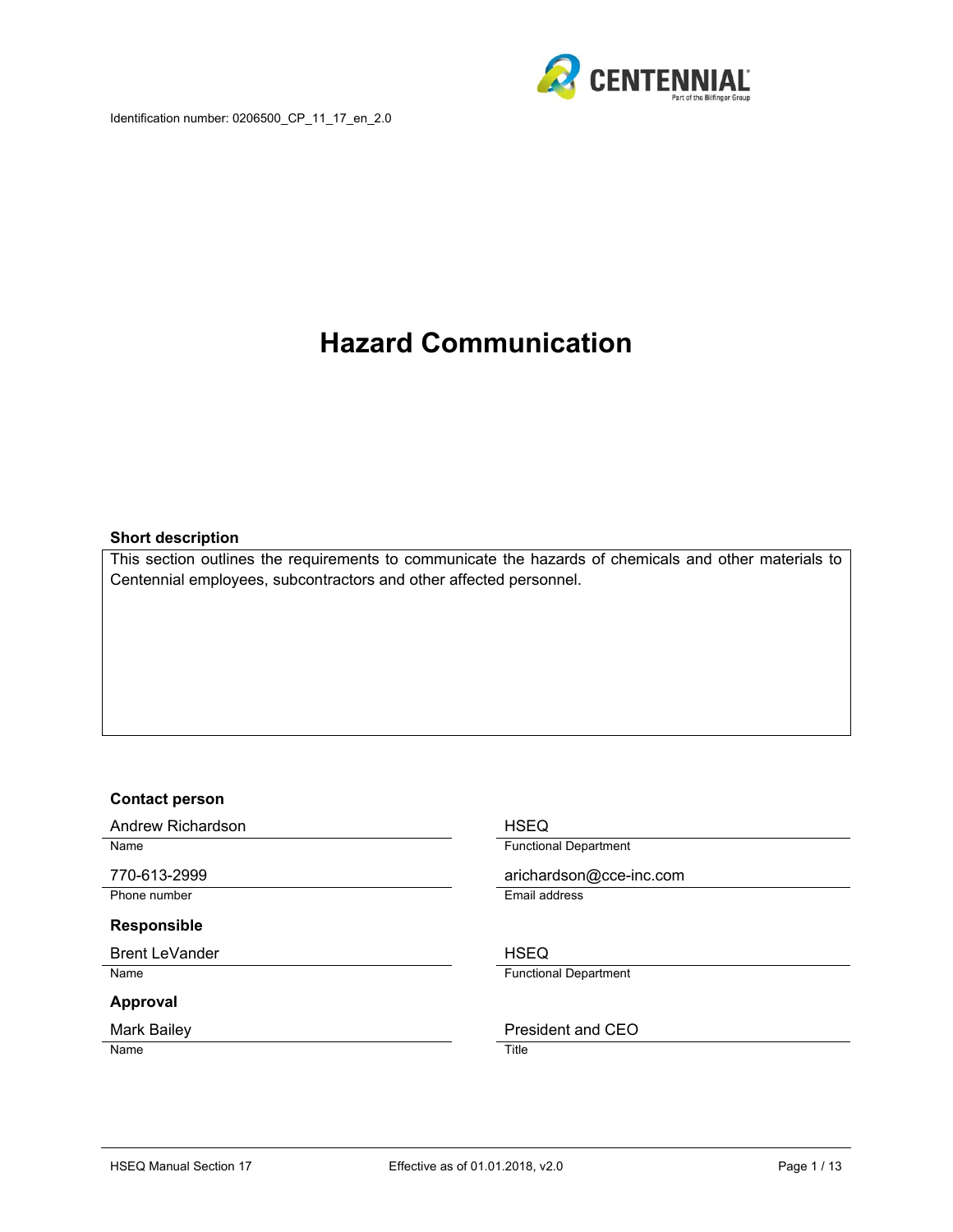# **Content**

| 5.1  |  |  |  |  |
|------|--|--|--|--|
| 5.2  |  |  |  |  |
|      |  |  |  |  |
| 6.1  |  |  |  |  |
| 6.2  |  |  |  |  |
|      |  |  |  |  |
| 7.1  |  |  |  |  |
| 7.2  |  |  |  |  |
| 7.3  |  |  |  |  |
| 7.4  |  |  |  |  |
| 7.5  |  |  |  |  |
| 7.6  |  |  |  |  |
| 7.7  |  |  |  |  |
| 7.8  |  |  |  |  |
| 7.9  |  |  |  |  |
| 7.10 |  |  |  |  |
| 7.11 |  |  |  |  |
| 7.12 |  |  |  |  |
| 7.13 |  |  |  |  |
|      |  |  |  |  |
|      |  |  |  |  |
|      |  |  |  |  |
|      |  |  |  |  |
|      |  |  |  |  |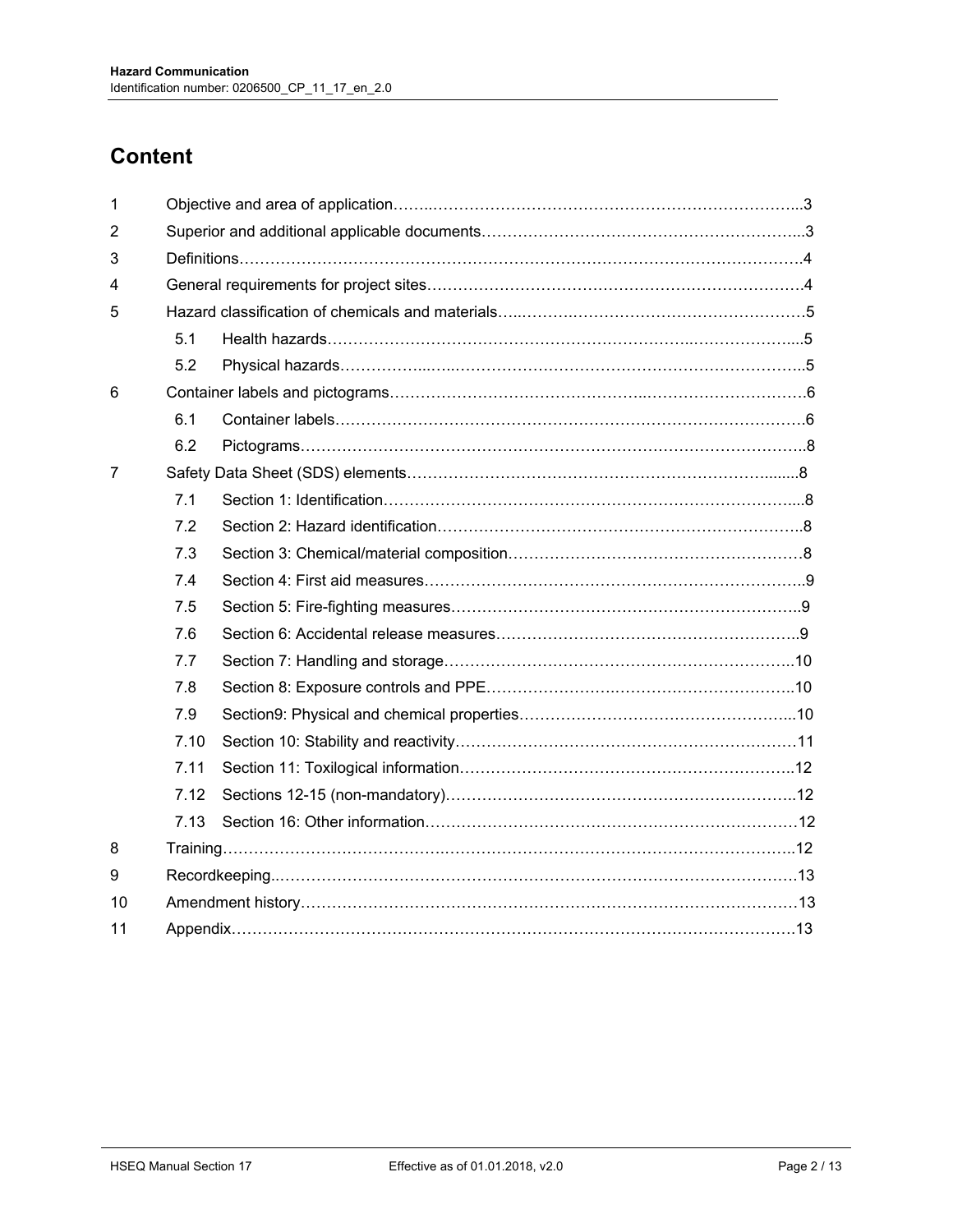# **1 Objective and area of application**

The purpose of this section is to clearly communicate the hazards associated with hazardous chemicals and materials to which Centennial employees and subcontractors may be exposed during the course of their work. The Hazard Communication Standard (HCS) is now aligned with the Globally Harmonized System of Classification and Labeling of Chemicals (GHS). This update to the HCS provides a common and coherent approach to classifying chemicals and communicating hazard information on labels and safety data sheets.

All Centennial employees and subcontractors are entitled by law to pertinent information about the identities and hazards of the chemicals to which they are potentially exposed when working. Having readily available access to such information will allow them take steps to protect themselves, and to implement the controls to prevent potentially hazardous exposure.

This procedure provides the framework for the following elements concerning hazardous chemicals and materials:

- Identifying hazards before starting a job
- Reading container labels and SDSs
- Understanding potential hazards associated with use or exposure to chemicals and other materials
- Using hazard controls and/or personal protective equipment to minimize exposure to hazardous chemicals or materials
- Understanding instructions and warnings pertaining to chemical/material handling and usage
- Knowing and understanding the consequences associated with failing to follow SDS instruction concerning the safe handling and use of chemicals

## **2 Superior and additional applicable documents**

1000 GP 11 01 en 5.0 Global Policy on Health, Safety, Environment/Sustainability and Quality (HSEQ)

#### 1000 GS 11 25 en 1.0 Global HSEQ Standard on Hazardous Materials

This section of the HSEQ Manual applies to all Centennial employees and subcontractors who are performing work in Centennial facilities and project sites. There may be more stringent requirements than this section as defined by specific State, local or contact specific requirements. If there is a conflict between this section and other applicable regulations, the more stringent will apply.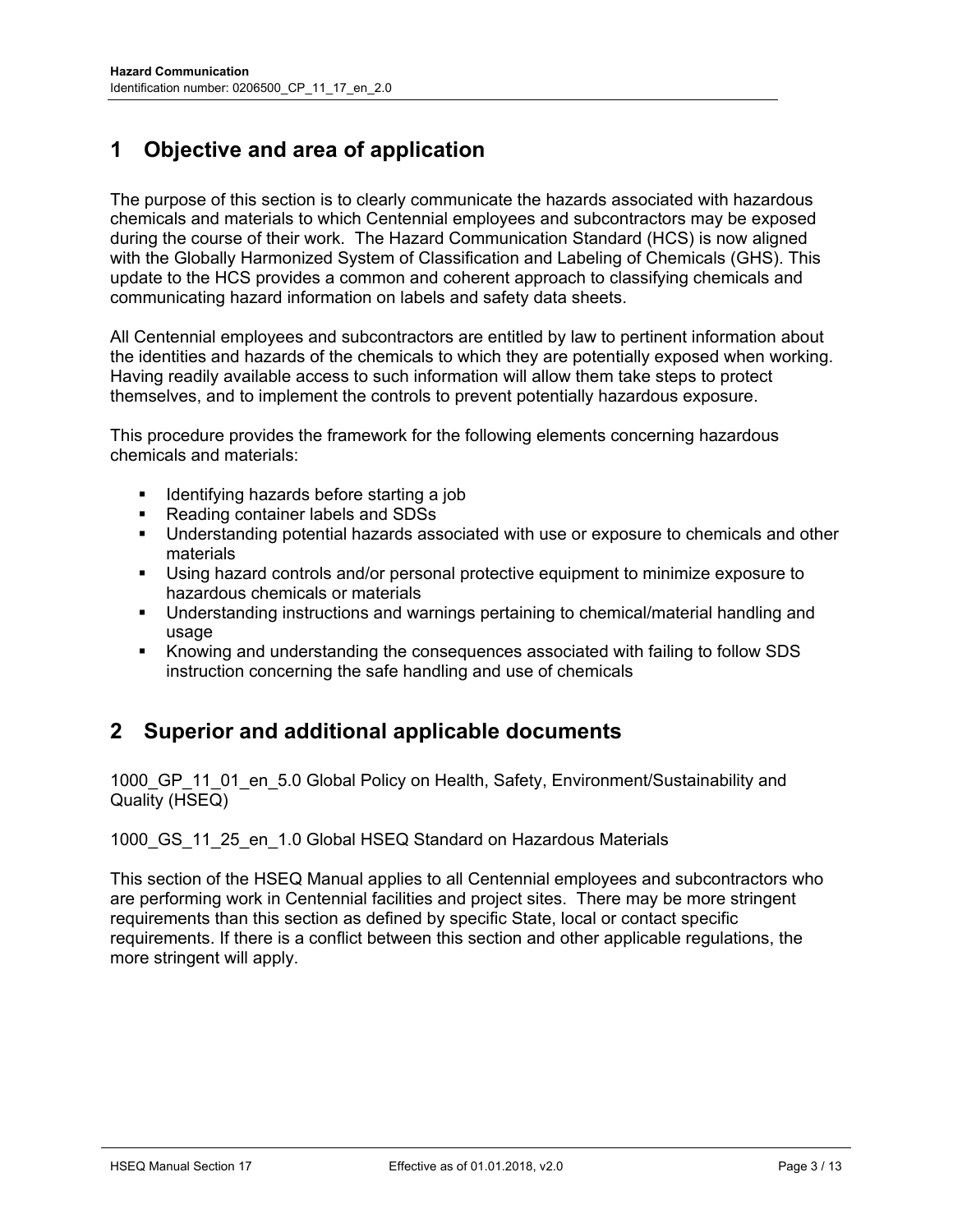# **3 Definitions**

| <b>Term</b>          | <b>Definition</b>                                                                          |  |  |  |
|----------------------|--------------------------------------------------------------------------------------------|--|--|--|
| Centennial           | All Centennial employees, joint venture employees, subcontractors<br>and business partners |  |  |  |
| <b>HSEQ</b>          | Health, Safety, Environment and Quality                                                    |  |  |  |
| <b>GHS</b>           | Globally Harmonized System of Classification and Labeling of<br><b>Chemicals</b>           |  |  |  |
| <b>HCS</b>           | <b>Hazard Communication Standard</b>                                                       |  |  |  |
| <b>PEL</b>           | Permissible Exposure Limit                                                                 |  |  |  |
| <b>TLV</b>           | <b>Threshold Limit Value</b>                                                               |  |  |  |
| <b>ACGIH</b>         | American Conference of Governmental Industrial Hygienists                                  |  |  |  |
| <b>PPE</b>           | <b>Personal Protective Equipment</b>                                                       |  |  |  |
| <b>SDS</b>           | Safety Data Sheet (formerly MSDS or Material Safety Data Sheet)                            |  |  |  |
| Carcinogen           | A substance capable of causing cancer in living tissue                                     |  |  |  |
| <b>PSO</b>           | <b>Project Safety Officer</b>                                                              |  |  |  |
| <b>PSM</b>           | <b>Project Safety Manager</b>                                                              |  |  |  |
| Mutagenicity         | Materials that may cause mutation                                                          |  |  |  |
| Aspiration           | Materials that may enter the body with breathing                                           |  |  |  |
| Pyrophorics          | Materials which spontaneously ignite in air                                                |  |  |  |
| <b>HSEQ Director</b> | Leads the HSEQ Team                                                                        |  |  |  |

The following definitions of terms are important for an understanding of this section.

# **4 General requirements on project sites**

- All subcontractors shall provide a copy of their written hazard communication program for PSO and HSEQ staff review prior to conducting any work on a Centennial project site
- All subcontractors shall provide a SDS for every chemical or material that will be used or stored on a Centennial project site
- **The Centennial project superintendent shall compile a list of all hazardous chemicals or** materials on his or her project site using the Hazardous Chemical/Material Inventory (Appendix 1)
- All Centennial project sites shall have a copy of the SDS for each product which will be available for immediate review by all Centennial employees, subcontractors or other affected personnel. The SDS shall be stored and tabbed in the Centennial jobsite binder
- The SDS shall be scanned and stored in the electronic project file in accordance with OSHA's SDS exposure retention requirements
- All containers will be appropriately labeled according to paragraph 6 of this section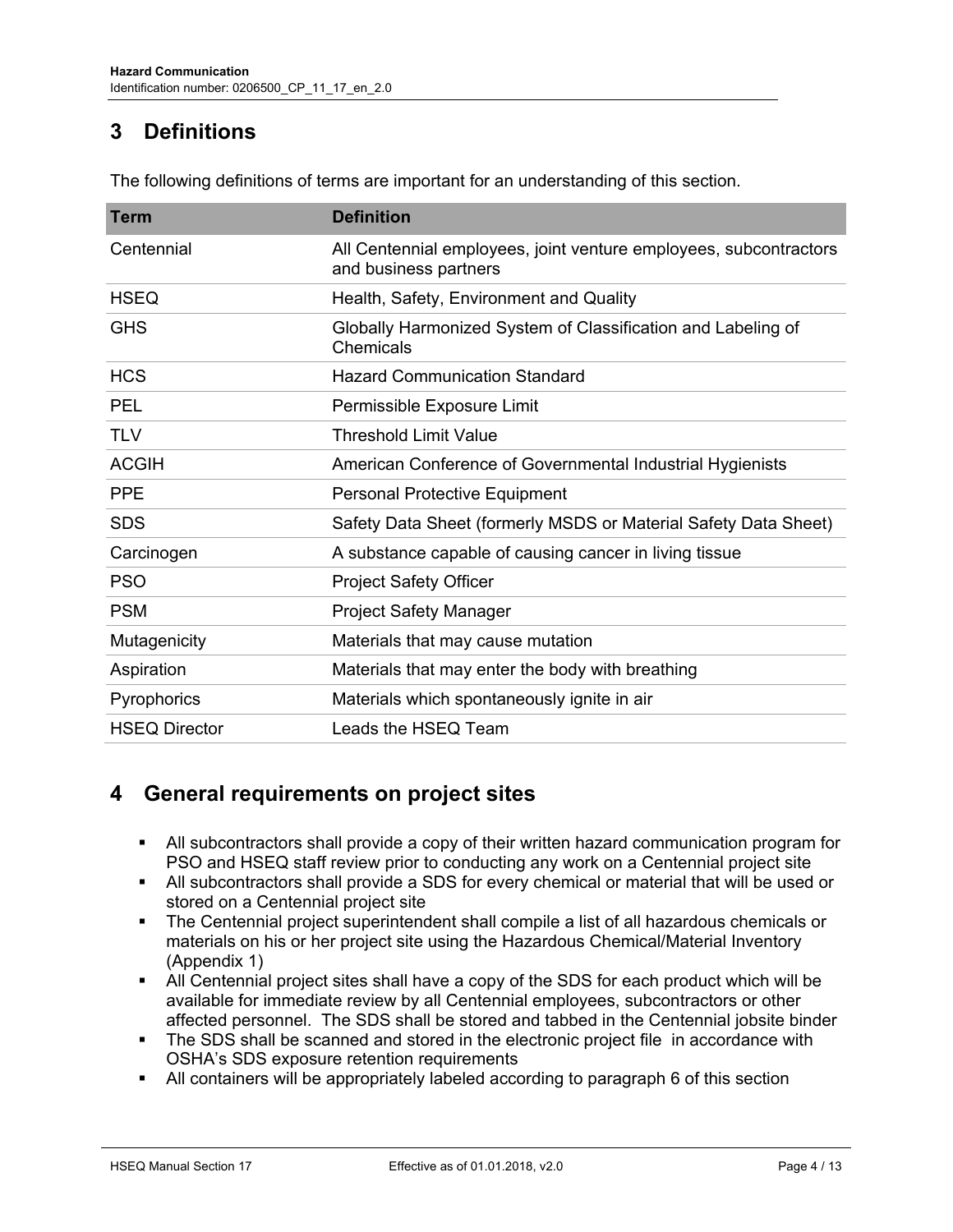- The Centennial project superintendent will verify that all exposed subcontractors and affected personnel are provided with information and training on hazardous chemicals in their work areas including non-routine work practices
- All site personnel will be informed by the Centennial project superintendent of precautionary measures that may need to be taken to protect themselves during the workplace's normal operating conditions and in foreseeable emergencies

# **5 Hazard classification of chemicals and materials**

## **5.1 Health hazards**

For the purpose of this section, health hazards include all of the following:

- **-** Acute toxicity
- Skin corrosion/irritation
- **Serious eye damage/irritation**
- **Respiratory or skin sensitization**
- **Germ cell mutagenicity**
- **Carcinogens**
- **Reproductive toxicity**
- **Specific target organ toxicity** 
	- o Single exposure
	- o Repeated exposure
- **Aspiration hazards**
- Simple asphyxiants

## **5.2 Physical hazards**

For the purpose of this section, physical hazards include all of the following:

- **Explosives**
- Flammable gases
- **•** Oxidizing gases
- **Flammable aerosols**
- **Gases under pressure**
- Flammable liquids
- Flammable solids
- **Self-reactive chemicals**
- **Pyrophoric liquids, solids or gases**
- **Self-heating chemicals**
- Oxidizing liquids, solids or peroxides
- Corrosive to metals
- Combustible dust
- Chemicals which become noxious or hazardous in combination or mixture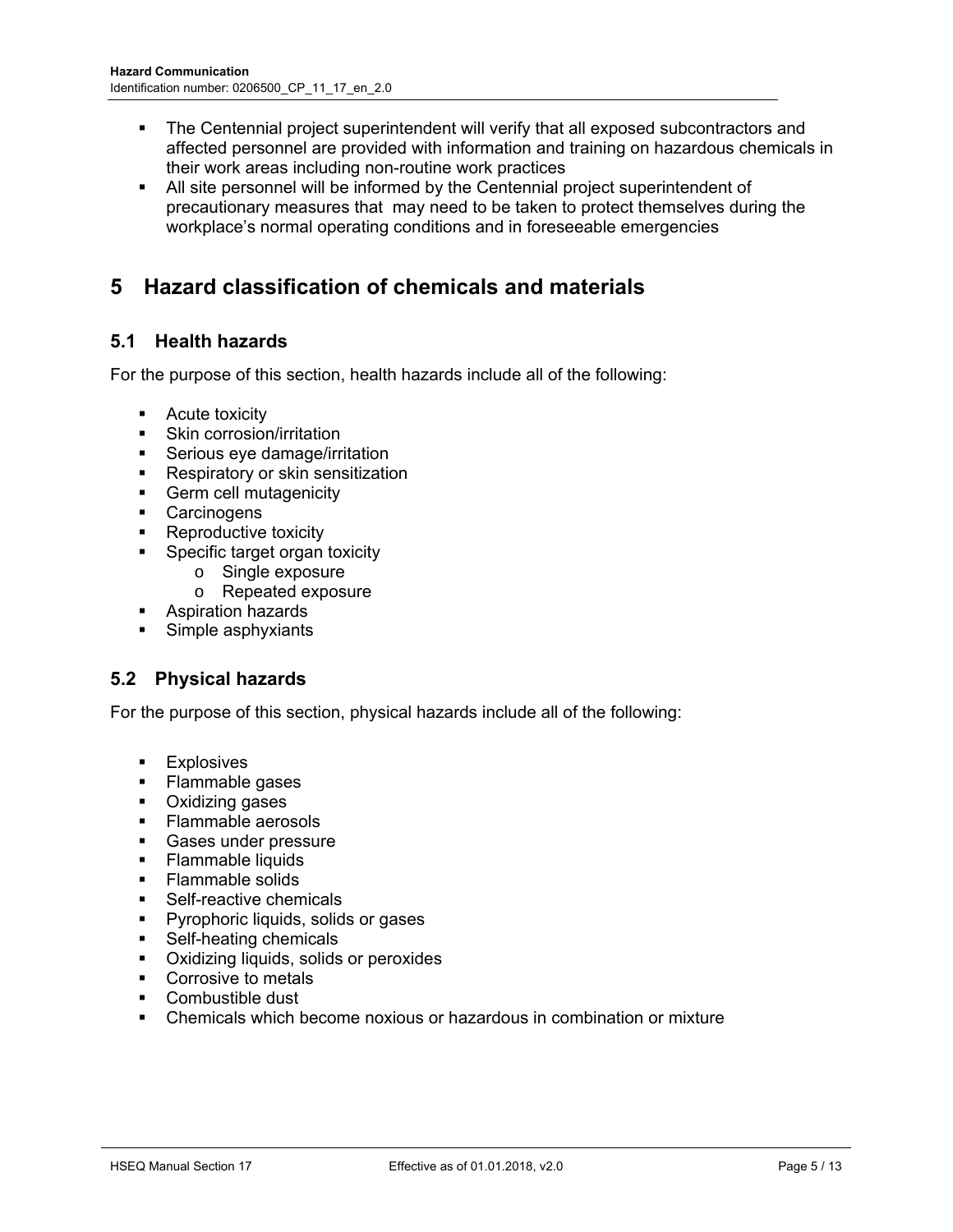# **6 Container labels and pictograms**

## **6.1 Container labels**

Containers must be appropriately labeled on all Centennial project sites. Chemicals or materials may only be placed in secondary containers which bear the proper label conveying the same information as found on the primary container label. In no case, may a chemical or material be placed in a common container such as a soda bottle or can. Each container must have the following information included on the container label:

- Product identifier
	- o Name, address, and phone number of the responsible party
	- $\circ$  The product identifier is any chemical, common, trade name or designation that the chemical manufacturer or importer chooses to use on the label. The term must also appear on the SDS. The signal word, hazard statement(s), pictogram(s), and precautionary statement(s) are the label elements that comprise the primary information about hazards and protective measures on the label.
- Signal word
	- $\circ$  A signal word is used to indicate the relative level of severity of hazard and alert the reader to a potential hazard on the label. Signal words that may be used are "danger" and "warning."
		- "Danger" is used for the more severe hazards
		- "Warning" is used for the less severe hazards.
- Hazard statement(s)
	- o A hazard statement is assigned to a hazard class and category that describes the nature of the hazard(s) of a chemical, including the degree of hazard.
		- Example: Fatal if swallowed
- Pictogram(s)
	- $\circ$  A pictogram is a composition that may include a symbol plus other graphic elements, such as a border, background pattern, or color, that is intended to convey specific information about the hazards of a chemical. Eight pictograms are designated under the revised HCS standard for application to a hazard category. Pictograms are black symbols, on a white background, with a red diamond border
- Precautionary statement(s)
	- o Precautionary Statements describe recommended measures that should be taken to minimize or prevent adverse effects resulting from exposure to the hazardous chemical or material from improper storage or handling. There are four types of precautionary statements:
		- Prevention (to minimize exposure)
		- **Response (in case of accidental spillage or exposure emergency** response, and first-aid)
		- Storage
		- Disposal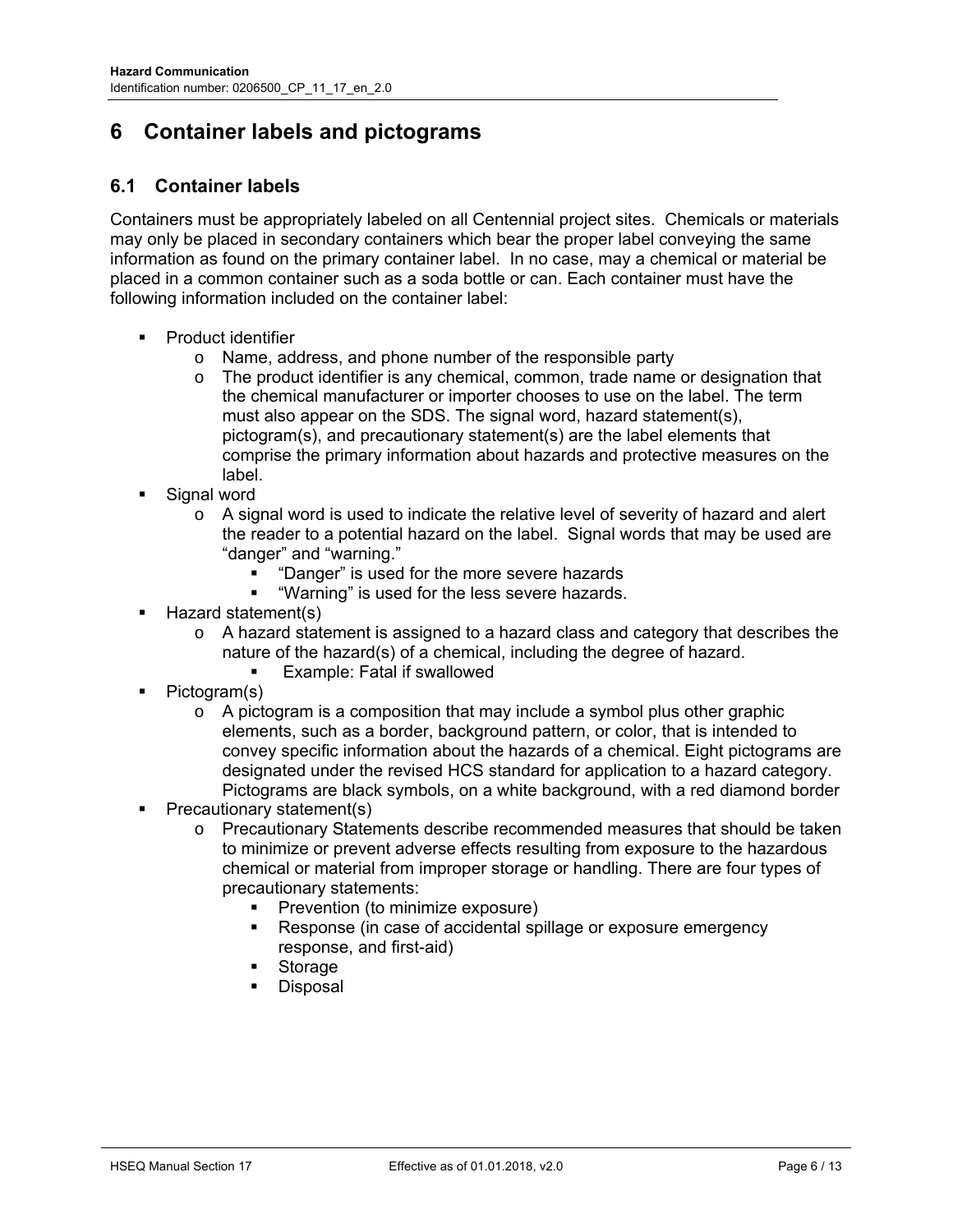## **6.2 Pictograms**

 $\Box$ 

| <b>Designation</b>          | Pictogram | Hazard(s)                                                                                                                                                                 |
|-----------------------------|-----------|---------------------------------------------------------------------------------------------------------------------------------------------------------------------------|
| <b>Health Hazard</b>        |           | Carcinogen<br>٠<br>Mutagenicity<br><b>Reproductive Toxicity</b><br><b>Respiratory Sensitizer</b><br><b>Target Organ Toxicity</b><br>٠<br><b>Aspiration Toxicity</b><br>٠  |
| Flame                       |           | Flammables<br>$\blacksquare$<br>Pyrophoric and Self-Heating<br>٠<br><b>Emits Flammable Gas</b><br><b>Self-Reactives</b><br>٠<br><b>Organic Peroxides</b><br>٠             |
| <b>Exclamation Mark</b>     |           | Irritant (skin and eye)<br>$\blacksquare$<br><b>Skin Sensitizer</b><br><b>Narcotic Effects</b><br><b>Respiratory Tract Irritant</b><br>٠<br>Hazardous to Ozone Layer<br>٠ |
| Gas Cylinder                |           | Gases under pressure                                                                                                                                                      |
| Corrosion                   |           | <b>Skin Corrosion/Burns</b><br>Eye Damage<br>٠<br><b>Corrosive to Metals</b>                                                                                              |
| <b>Exploding Bomb</b>       |           | <b>Explosives</b><br>п<br><b>Self-Reactives</b><br><b>Organic Peroxides</b>                                                                                               |
| <b>Flame Over Circle</b>    |           | Oxidizers                                                                                                                                                                 |
| Environment                 |           | Aquatic toxicity                                                                                                                                                          |
| <b>Skull and Crossbones</b> |           | Acute toxicity (fatal or toxic)                                                                                                                                           |

The chart below identifies each pictogram with corresponding hazards: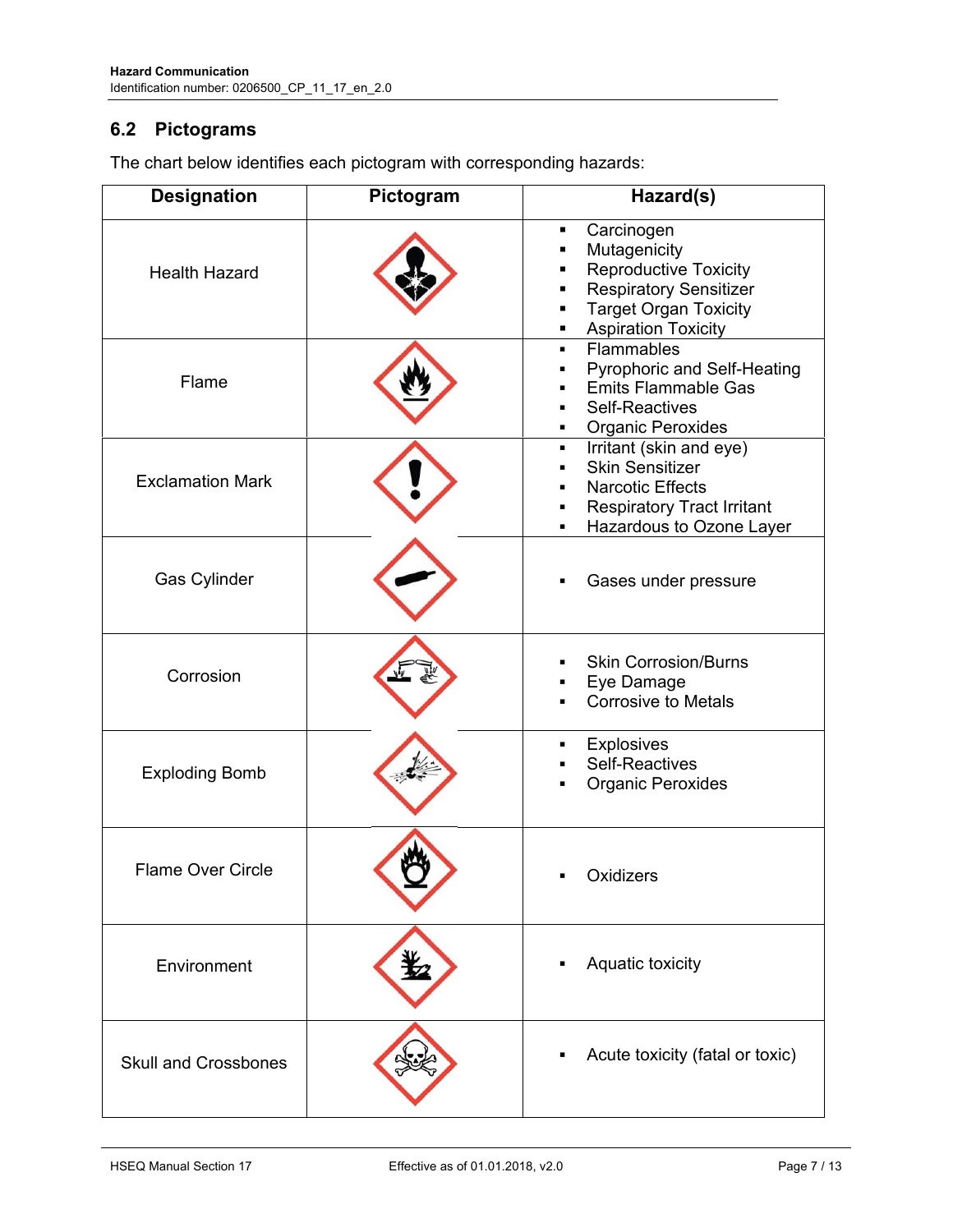# **7 Safety Data Sheet (SDS) elements**

## **7.1 Section 1: Identification**

Section 1 identifies the chemical on the SDS as well as the recommended uses. It also provides the essential contact information of the supplier.

The required information consists of the:

- Product identifier used on the label and any other common names or synonyms by which the substance is known
- Name, address, phone number of the manufacturer, importer, or other responsible party, and emergency phone number
- Recommended use of the chemical (e.g., a brief description of what it actually does, such as flame retardant) and any restrictions on use (including recommendations given by the supplier)

### **7.2 Section 2: Hazard identification**

Section 2 identifies the hazards of the chemical presented on the SDS and the appropriate warning information associated with those hazards.

The required information consists of:

- The hazard classification of the chemical
- **A** signal word
- $\blacksquare$  A hazard statement(s)
- Pictograms (the pictograms or hazard symbols may be presented as graphical reproductions of the symbols in black and white or be a description of the name of the symbol (see section 6.2 of this section for examples of pictograms)
- A precautionary statement(s)
- A description of any hazards not otherwise classified

For a mixture that contains an ingredient(s) with unknown toxicity, a statement describing how much (percentage) of the mixture consists of ingredient(s) with unknown acute toxicity. Please note that this is a total percentage of the mixture and not tied to the individual ingredient(s)

### **7.3 Section 3: Chemical/material composition**

Section 3 identifies the ingredient(s) contained in the chemical or material indicated on the SDS, including impurities and stabilizing additives. Section 3 includes information on substances, mixtures, and all chemicals where a trade secret is claimed.

The required information consists of:

- **Substances** 
	- o Chemical name
	- o Common name and synonyms
	- o Chemical Abstracts Service (CAS) number and other unique identifiers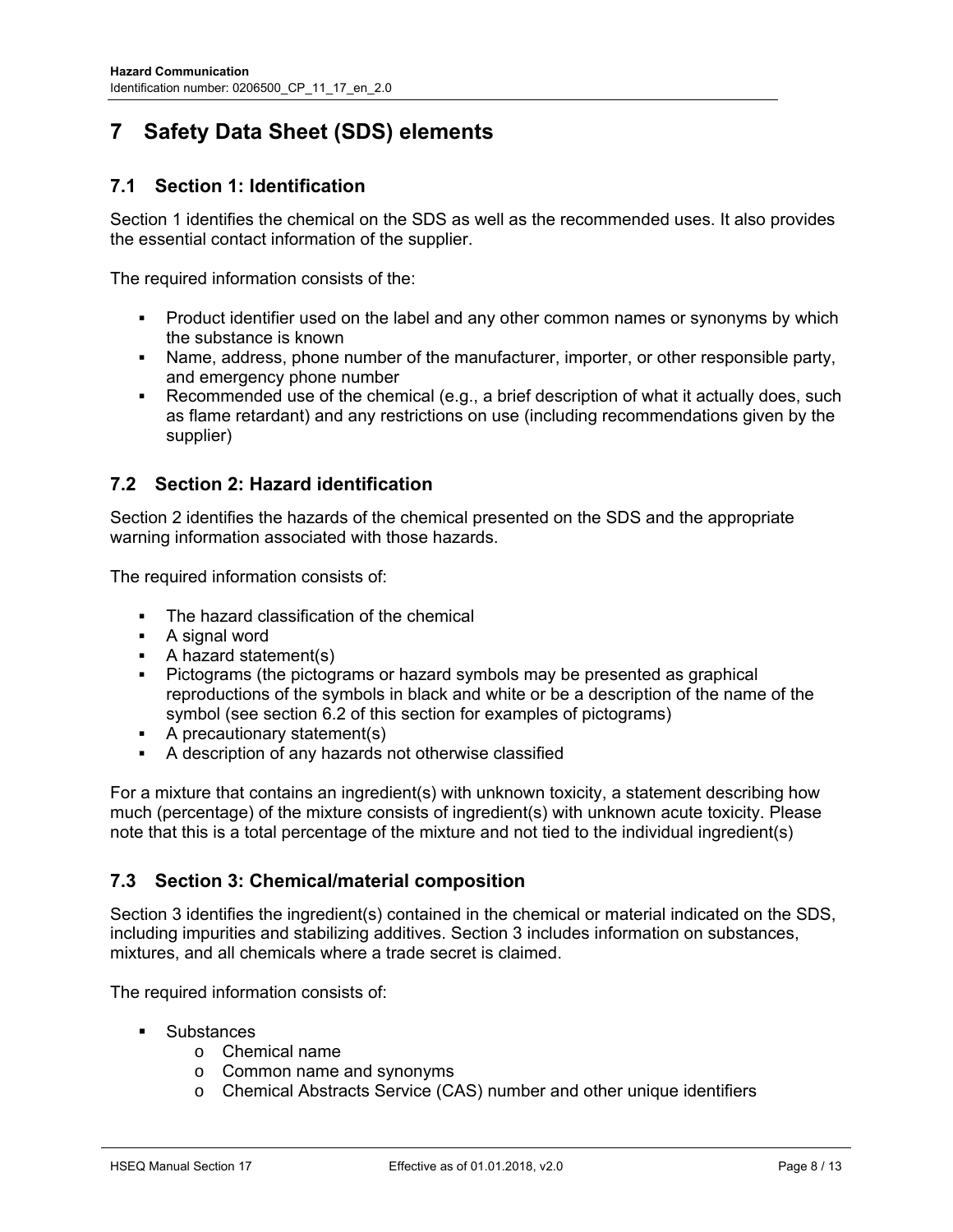- o Impurities and stabilizing additives, which are themselves classified and which contribute to the classification of the chemical
- Mixtures
	- o Same information required for substances
	- $\circ$  The chemical name and concentration (i.e., exact percentage) of all ingredients which are classified as health hazards and are:
		- **Present above their cut-off/concentration limits**
		- Present a health risk below the cut-off/concentration limits
	- o The concentration (exact percentages) of each ingredient must be specified except concentration ranges may be used in the following situations:
		- A trade secret claim is made
		- There is batch-to-batch variation
		- **The SDS is used for a group of substantially similar mixtures**
- Chemicals where a trade secret is claimed
	- o A statement that the specific chemical identity and/or exact percentage (concentration) of composition has been withheld as a trade secret is required

#### **7.4 Section 4: First aid measures**

Section 4 describes the initial care that should be given by untrained first responders to an individual who has been exposed to the chemical or material.

The required information consists of:

- Necessary first-aid instructions by relevant routes of exposure:
	- o Inhalation
	- o Absorption
	- o Ingestion
	- o Injection
- A description of the most important symptoms or effects, and any symptoms that are acute or delayed
- Recommendations for immediate medical care and special treatment needed

#### **7.5 Section 5: Fire fighting measures**

Section 5 provides recommendations for fighting a fire caused by the chemical or material.

The required information consists of:

- Recommendations of suitable extinguishing equipment, and information about extinguishing equipment that is not appropriate for a particular situation
- Advice on specific hazards that develop from the chemical during the fire, such as any hazardous combustion products created when the chemical burns
- Recommendations on special protective equipment or precautions for firefighters

### **7.6 Section 6: Accidental release measures**

Section 6 provides recommendations on the appropriate response to spills, leaks, or releases, including containment and cleanup practices to prevent or minimize exposure to people, properties, or the environment. It may also include recommendations distinguishing between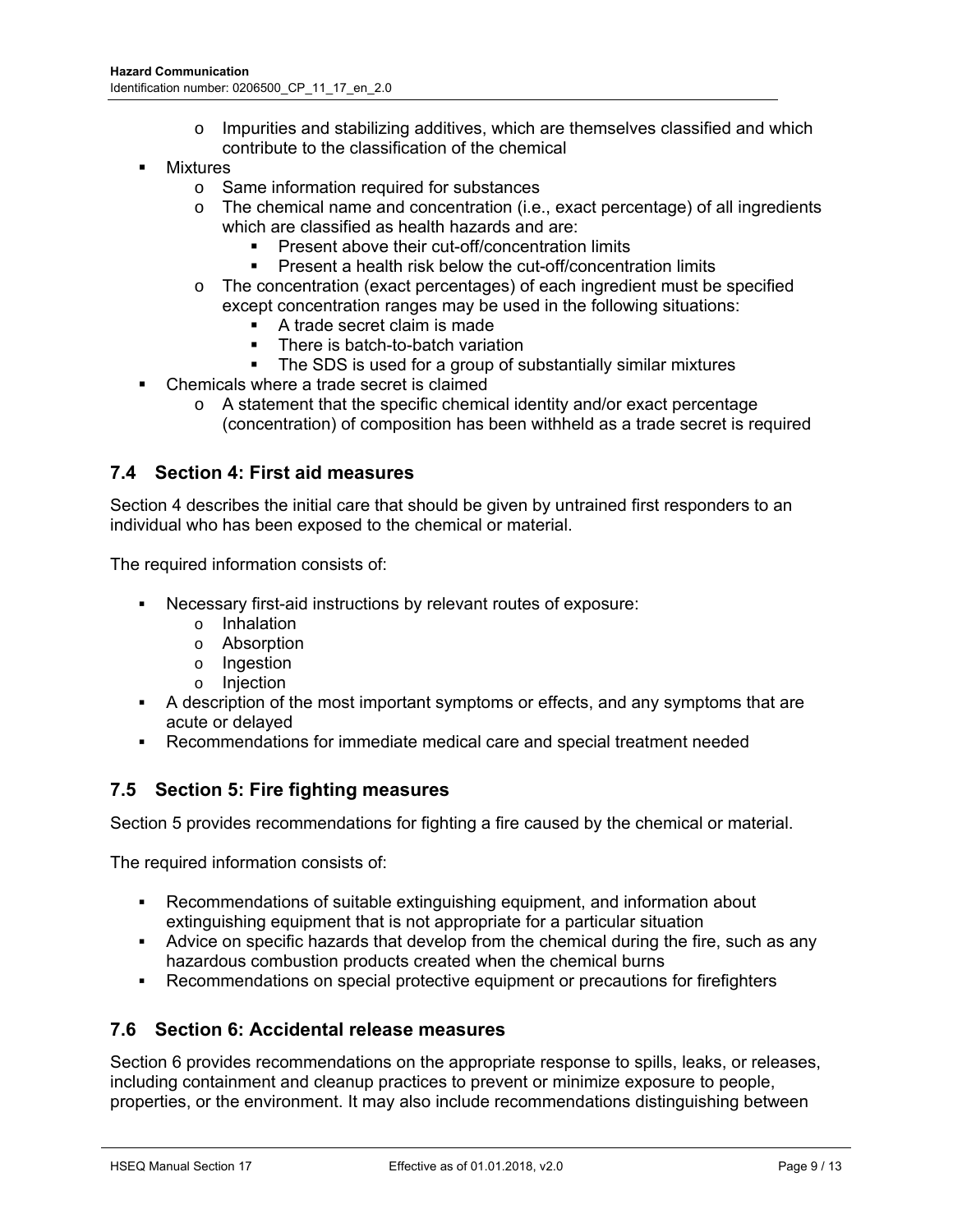responses for large and small spills where the spill volume has a significant impact on the hazard.

The required information may consist of recommendations for:

- Use of personal precautions (such as removal of ignition sources or providing sufficient ventilation) and protective equipment to prevent the contamination of skin, eyes, and clothing
- Emergency procedures, including instructions for evacuations, consulting experts when needed, and appropriate protective clothing.
- Methods and materials used for containment
- Cleanup procedures

## **7.7 Section 7: Handling and storage**

Section 7 provides guidance on the safe handling practices and conditions for safe storage of chemicals.

The required information consists of:

- Precautions for safe handling, including recommendations for handling incompatible chemicals, minimizing the release of the chemical into the environment, and providing advice on general hygiene practices
- Recommendations on the conditions for safe storage, including any incompatibilities

### **7.8 Section 8: Exposure controls and PPE**

Section 8 indicates the exposure limits, engineering controls, and personal protective measures that can be used to minimize Centennial employee, subcontractor or other potentially affected personnel's exposure.

The required information consists of:

- OSHA Permissible Exposure Limits (PELs), American Conference of Governmental Industrial Hygienists (ACGIH) Threshold Limit Values (TLVs), and any other exposure limit used or recommended by the chemical manufacturer, importer, or organization who prepares the SDS
- **Appropriate engineering controls**
- Recommendations for personal protective measures to prevent illness or injury from exposure to chemicals, such as personal protective equipment (PPE)
- Any special requirements for PPE

### **7.9 Section 9: Physical and chemical properties**

This section identifies physical and chemical properties associated with the substance or mixture.

The minimum required information consists of:

- Appearance
- Upper/lower flammability or explosive limits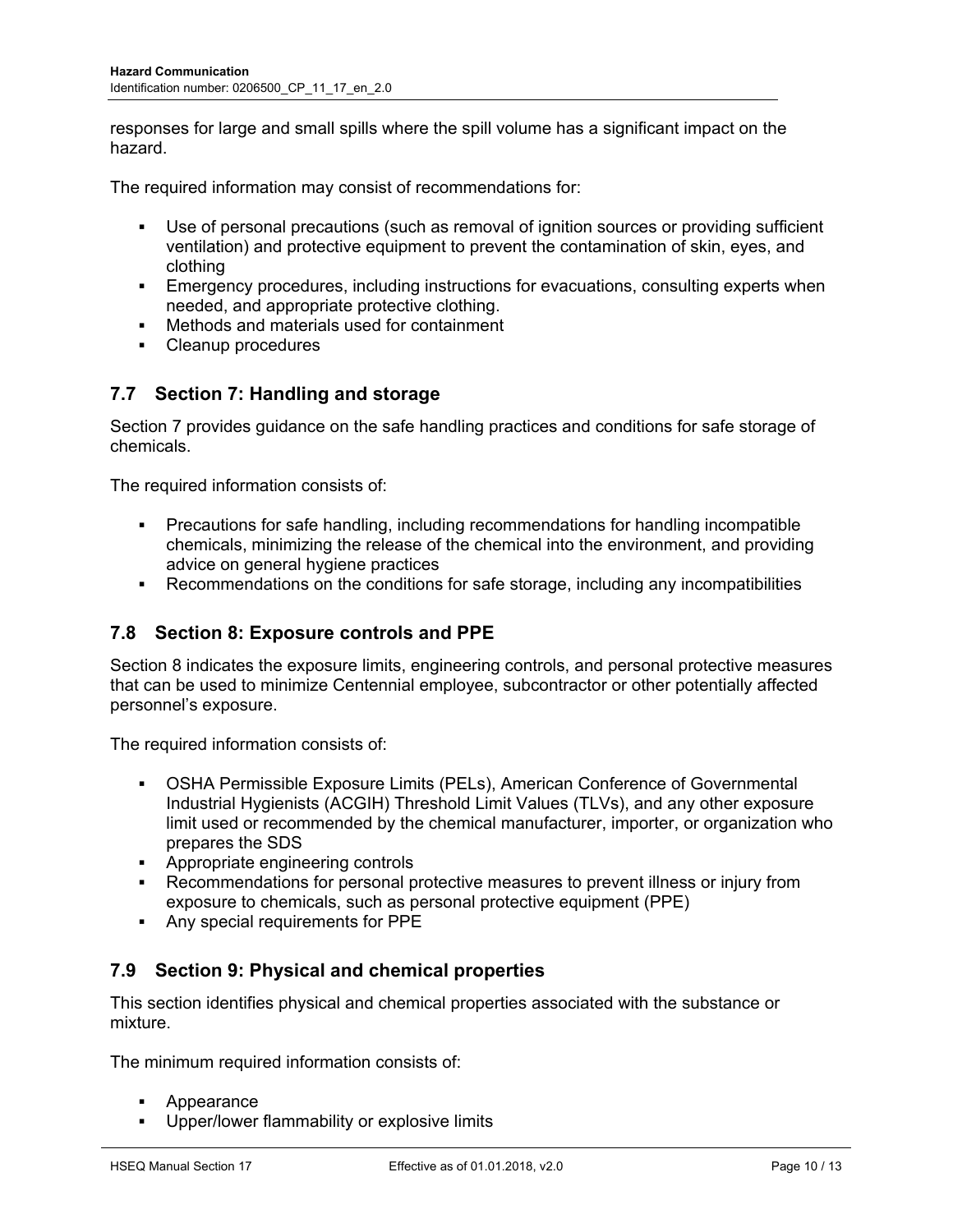- Odor threshold
- Vapor density
- $-$  pH
- Relative density
- Melting point/freezing point
- Initial boiling point and boiling range
- Flash point
- **Evaporation rate**
- **Flammability**
- **Upper/lower flammability or explosive limits**
- Vapor pressure
- **Vapor density**
- Relative density
- **Solubility**
- **•** Partition coefficient
- Auto-ignition temperature
- **•** Decomposition temperature
- **•** Viscosity

#### **7.10 Section 10: Stability and reactivity**

This section describes the reactivity hazards of the chemical and the chemical stability information. This section is broken into three parts: reactivity, chemical stability, and other.

The required information consists of:

- Reactivity
	- $\circ$  Description of the specific test data for the chemical(s). This data can be for a class or family of the chemical if such data adequately represent the anticipated hazard of the chemical(s), where available
- Chemical stability
	- $\circ$  Indication of whether the chemical is stable or unstable under normal ambient temperature and conditions while in storage and being handled
	- $\circ$  Description of any stabilizers that may be needed to maintain chemical stability
	- $\circ$  Indication of any safety issues that may arise should the product change in physical appearance
- **Other** 
	- $\circ$  Indication of the possibility of hazardous reactions, including a statement whether the chemical will react or polymerize, which could release excess pressure or heat, or create other hazardous conditions. Also, a description of the conditions under which hazardous reactions may occur
	- $\circ$  List of all conditions that should be avoided (e.g., static discharge, shock, vibrations, or environmental conditions that may lead to hazardous conditions)
	- o List of all classes of incompatible materials (e.g., classes of chemicals or specific substances) with which the chemical could react to produce a hazardous situation
	- $\circ$  List of any known or anticipated hazardous decomposition products that could be produced because of use, storage, or heating. (Hazardous combustion products should also be included in Section 5 (Fire-Fighting Measures) of the SDS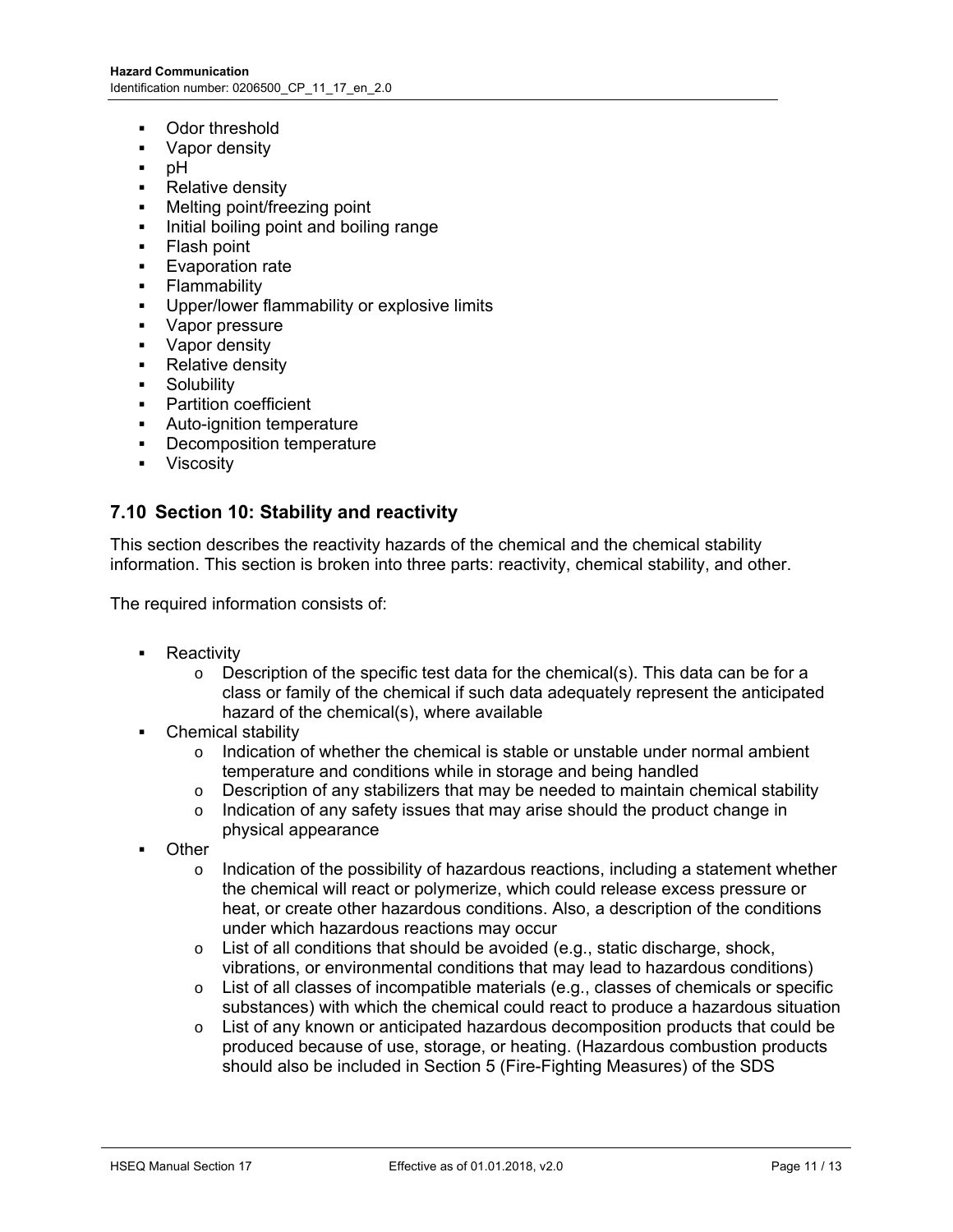## **7.11 Section 11: Toxilogical information**

Section 11 identifies toxicological and health effects information or indicates that such data is not available.

The required information consists of:

- Information on the likely routes of exposure
- Description of the delayed, immediate, or chronic effects from short- and long-term exposure
- The numerical measures of toxicity
- A description of the symptoms. The description shall include the symptoms associated with exposure to the chemical including symptoms from the lowest to the most severe exposure
- An indication of whether the chemical is or may potentially be a carcinogen

#### **7.12 Section 12-15 (non-mandatory)**

Section 12-15 of the SDS is non-mandatory and may contain information that is not applicable to Centennial employees, subcontractors or other personnel. Sections 12-15 of all SDS's shall be reviewed by the Centennial project superintendent and subcontractors prior to the products arrival on the site to determine if these sections are applicable.

Sections 12-15 of the SDS include:

- **Section 12: Ecological information**
- Section 13: Disposal considerations
- Section 14: Transport considerations
- Section 15: Regulatory information

#### **7.13 Section 16: Other information**

Section 16 indicates when the SDS was prepared or when the last known revision was made. The SDS may also state where the changes have been made to the previous version. Other useful information also may be included here and should be reviewed prior to material use on a Centennial project site.

## **8 Training**

All Centennial employees and subcontractors shall be trained on the specific hazards associated with the chemicals and materials to which they will be exposed. The Centennial project superintendent, PSO or HSEQ staff will ensure that all training requirements are met for his or her project. All new and existing Centennial employees shall be trained at the time of initial assignment and whenever new chemicals or materials are introduced.

Training will include the following elements:

- The specific hazards of chemicals and materials in the work area including:
	- o Heath hazards
	- o Physical hazards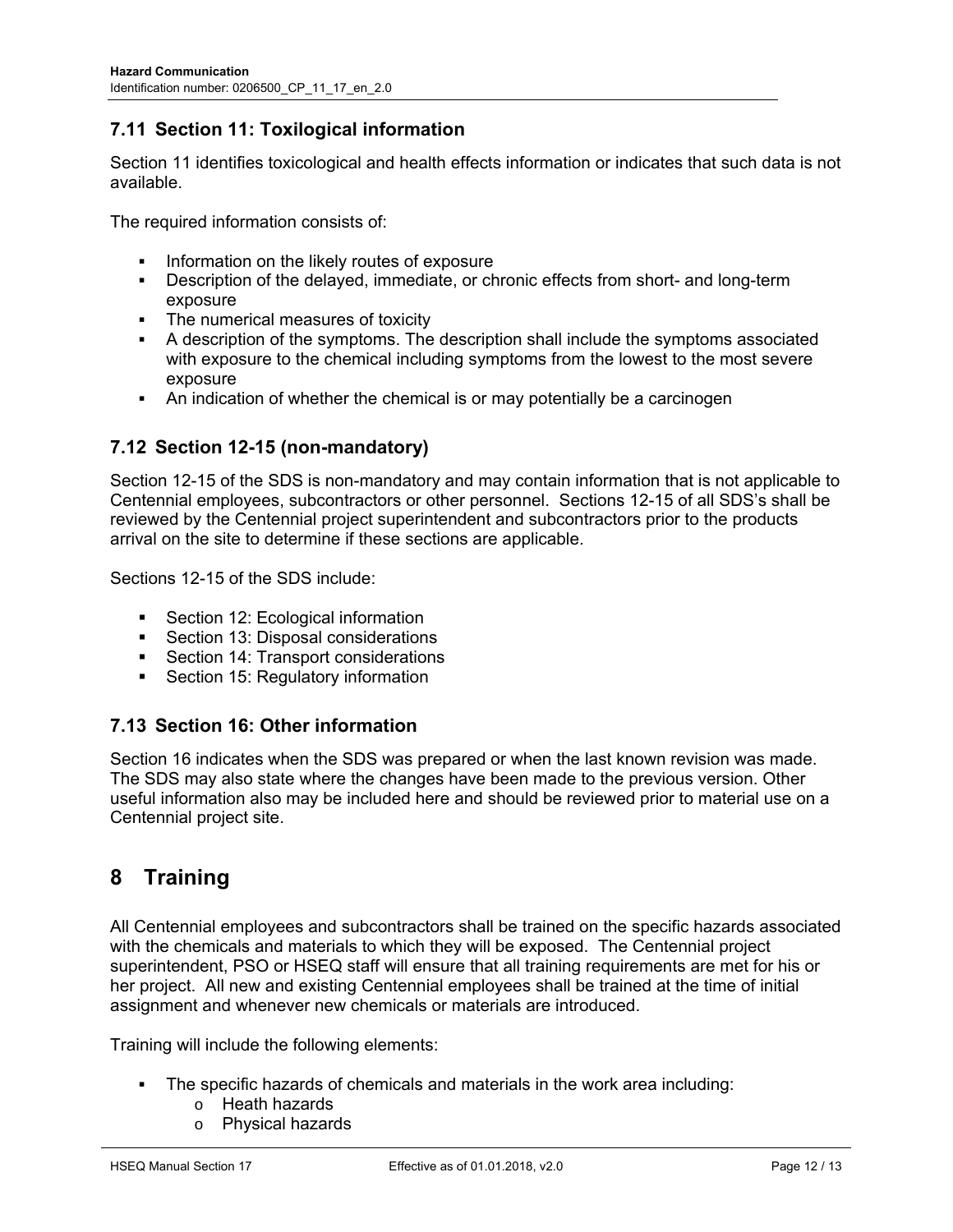- Location and availability of the hazard communication program, chemical inventory list and SDS
- Methods and observations used to detect the presence or release of a hazardous chemical in the work area, such as monitoring devices, visual appearance or odor of hazardous chemicals when being released
- Physical, health, simple asphyxiation, combustible dust and pyrophoric gas hazards, as well as hazards not otherwise classified of the chemicals in the work area
- Container labeling
- Sections of the SDS
- Notification process for spills and/or hazardous exposure
- Measures employees can take to protect themselves from hazards, such as appropriate controls, work practices, emergency and spill cleanup procedures, and personal protective equipment to be used
- Explanation of the SDS, including order of information and how personnel can obtain and use the appropriate hazard information
- Whenever possible, partially filled material containers shall not be stored. At the last application, all material in the container should be used even when additional application is required to exhaust the supply in the container. Unopened containers should be returned to the supplier

# **9 Recordkeeping**

Records pertaining to hazardous chemicals/materials used or stored on Centennial project sites will be maintained in the project files and/or electronically by the PSO or PSM.

The following records will be maintained:

- Chemical inventory lists
- **Hazardous material surveys and monitoring data**
- SDS
- **Training records**

## **10 Amendment history**

| <b>Date</b> | <b>Version</b> | Revised content <sup>'</sup>                                                                                                                                                                                                                                                   |
|-------------|----------------|--------------------------------------------------------------------------------------------------------------------------------------------------------------------------------------------------------------------------------------------------------------------------------|
| 03.04.2014  | 1 O            | Initial Preparation                                                                                                                                                                                                                                                            |
| 01.01.2018  | 2 O            | Updates to Paragraph 2 Superior Documents to add the Group<br>Policy and Global Standards, Paragraph 3 Definitions (Centennial<br>and HSEQ Director), Paragraph 4 General requirements on project<br>sites (review), Paragraph 8 Training (oversight) and Appendix 1<br>(logo) |

# **11 Appendix**

Appendix 1: Hazardous Chemical/Material Inventory Log (0206500 CP 11 17 en A1.1)